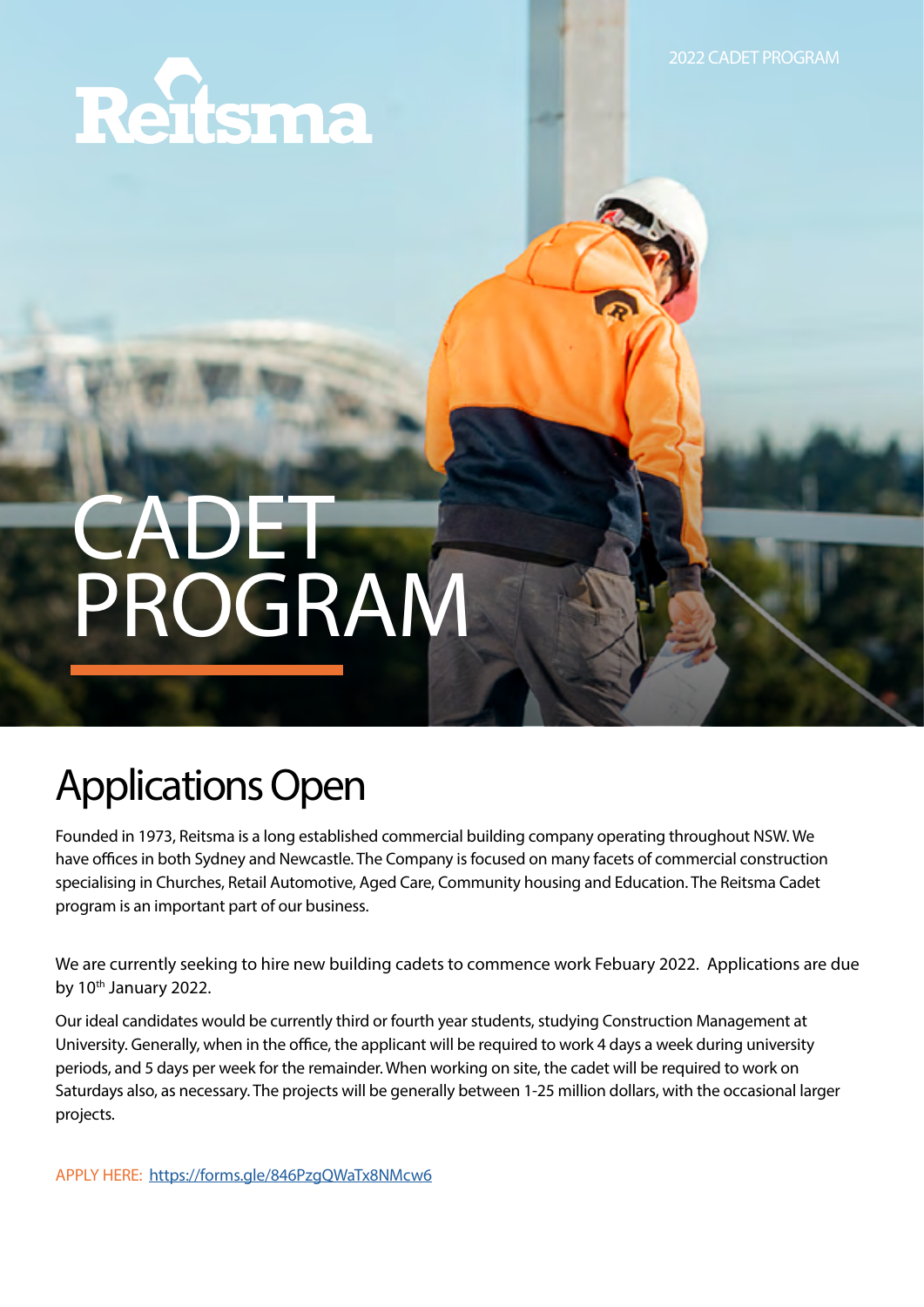## Current projects



CENTRAL COAST STEINER SCHOOL, FOUNTAINDALE







BROKEN BAY CATHOLIC DIOCESE, PLANNED MAINTENANCE WORKS



ALBION PARK TRUCK CENTRE ST GEORGE CHRISTIAN SCHOOL





MACARTHUR ANGLICAN SCHOOL, COBBITY NSW - STAGE 2



BUCKLAND AGED CARE, SPRINGWOOD





EASTWOOD BAPTIST CHURCH



NEW HOPE SCHOOL, DURAL



CHILDCARE CENTRE, MOLLYMOOK